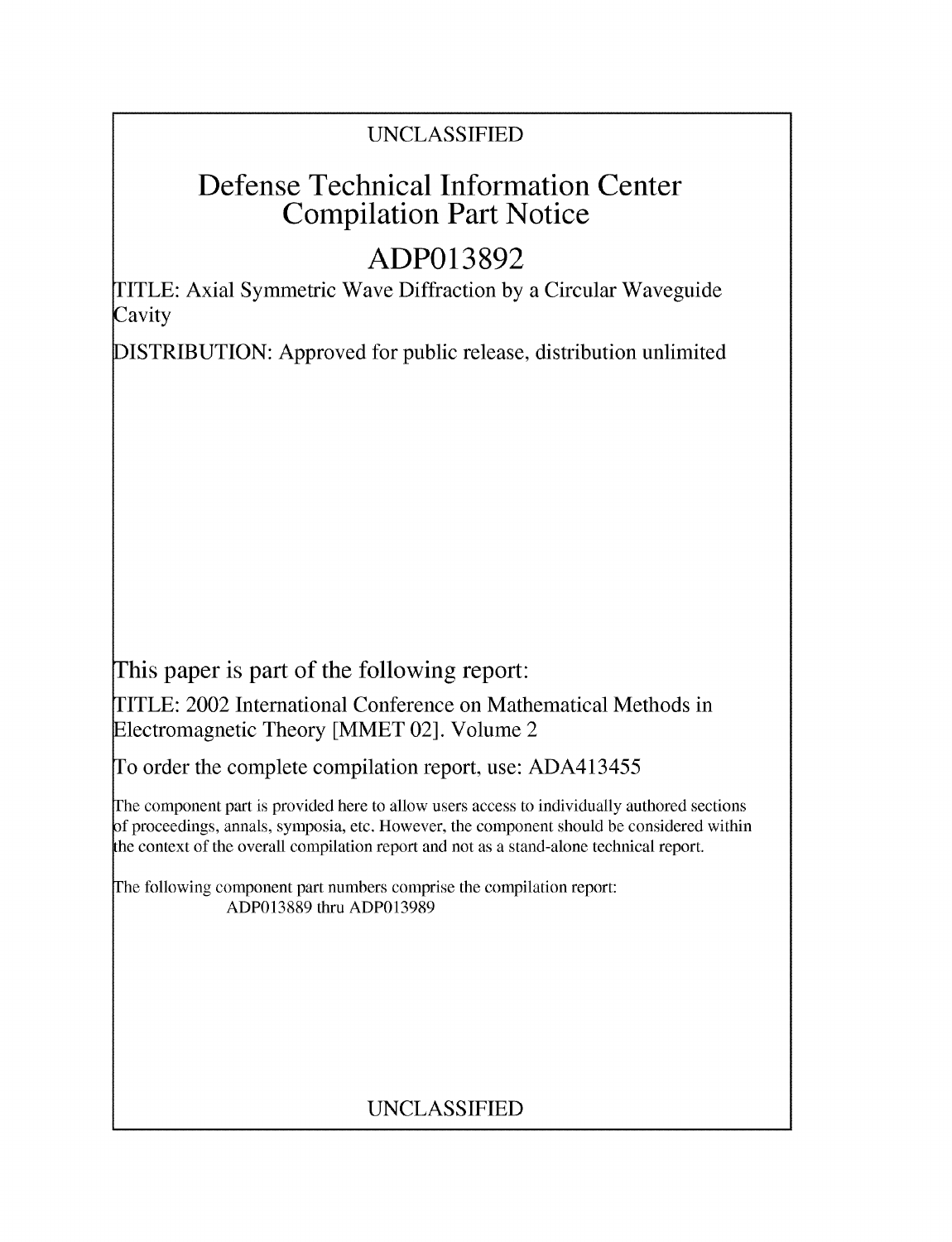### AXIAL SYMMETRIC WAVE DIFFRACTION BY **A** CIRCULAR **WAVEGUIDE** CAVITY

D. B. Kuryliak<sup>1</sup>, K. Kobayashi<sup>2</sup>, S. Koshikawa<sup>3</sup>, and Z.T. Nazarchuk<sup>1)</sup>

<sup>1)</sup> Karpenko Physico-Mechanical Institute, National Academy of Sciences of Ukraine 5 Naukova St., 79601, Lviv, Ukraine

Tel: +380-322-637-038, Fax: +380-322-649-427, E-mail: kuryliak@ipm.lviv.ua;

nazarch@ipm.lviv.ua<br><sup>2)</sup> Department of Electrical, Electronic, and Communication Engineering, Chuo University 1-13-27 Kasuga, Bunkyo-ku, Tokyo 112-8551, Japan

Tel:  $+81-3-3817-1869$ , Fax:  $+81-3-3817-1847$ , E-mail: kazuya@kazuya.elect.chuo-u.ac.jp <sup>3)</sup> Laboratory, Antenna Giken Co., Ltd., 4-72 Miyagayato, Omiya 330-0011, Japan

Tel: +81-48-684-0712, Fax: +81-48-684-9960, E-mail: koshikawa@antenna-giken.co.jp

#### **INTRODUCTION**

In this paper, we shall consider a three-dimensional (3-D) cavity formed by a finite circular waveguide with a planar termination at the open end, and analyze the axial symmetric diffraction problem by means of the Wiener-Hopf technique. The method of solution is similar to that we have developed for the analysis of parallel-plate waveguide cavities [1], but is more

complicated because of the cylindrical geometry. The time factor is assumed to be  $e^{-i\omega t}$  and suppressed throughout this paper.

#### WIENER-HOPF **ANALYSIS** OF THE PROBLEM

We consider a 3-D cavity formed by a finite circular waveguide with a planar termination, as shown in Fig. **1,** where the cavity surface is perfectly conducting and of zero thickness. The cavity is assumed to be excited by a hypothetical generator with voltage of unit amplitude across an infinitesimally small gap at  $z=d(\langle L|)$ . Thus the applied electric field becomes a uniform ring source given by  $e^i(\rho = b-0, z) = \delta(z-d)$ , where  $\delta(\cdot)$  is the Dirac delta function. Let the total field  $\phi'(\rho,z)$  be

$$
\phi'(\rho,z) = \begin{cases} \phi'(\rho,z) + \phi(\rho,z) & \text{for } 0 < \rho < b, \\ \phi(\rho,z) & \text{for } \rho > b, \end{cases}
$$
 (1)

where  $\phi^{i}(\rho, z)$  is the field excited in an infinitely long circular waveguide due to the ring source, and  $\phi(\rho, z)$  is the unknown scattered field satisfying the scalar Helmholtz equation. In the following analysis, we shall assume that the medium is slightly lossy. Applying the method established in our previous papers [1, 2], we derive the transformed wave equations as in

$$
\hat{T}\Phi(\rho,\alpha)=0 \text{ in } \rho>b \text{ for } |\kappa|\n(2a)
$$

$$
\hat{T}\Psi_{-}(\rho,\alpha) = \alpha f(\rho) \text{ in } 0 < \rho < b \text{ for } t < k_2,
$$
\n(2b)

$$
\hat{T} \Big[ \Phi_1(\rho, \alpha) + e^{i\alpha t} \Psi_+(\rho, \alpha) \Big] = -\alpha \, e^{-i\alpha t} g(\rho) \quad \text{in} \quad 0 < \rho < b \quad \text{for} \quad \tau > -k_2,\tag{2c}
$$

where  $\hat{T} = d^2 / d \rho^2 + \rho^{-1} d / d \rho - \gamma^2$ , and  $\gamma = (\alpha^2 - k^2)^{1/2}$  with Rey > 0. In (2b,c),  $f(\rho)$ and  $g(\rho)$  are unknown inhomogeneous terms. The terms on the left-hand sides of (2a-c) are the Fourier transforms of the functions appearing in (1), and are defined by

$$
\Phi(\rho,\alpha)=(2\pi)^{-1/2}\int_{-\infty}^{+\infty}\phi(\rho,z)e^{i\alpha z}dz
$$
\n(3)

with  $\alpha = \text{Re}\alpha + i\text{Im}\alpha$  (= $\sigma + i\tau$ ) and

*Kihi'; UKRAINE, IX-TH* INY7'RNAAIONAI. *CON7';nRhNCh" ON A'IA7HhAIA7'1lCAL APEmTHoiS IN EEc,77OMA(;NI,-flC THiORY*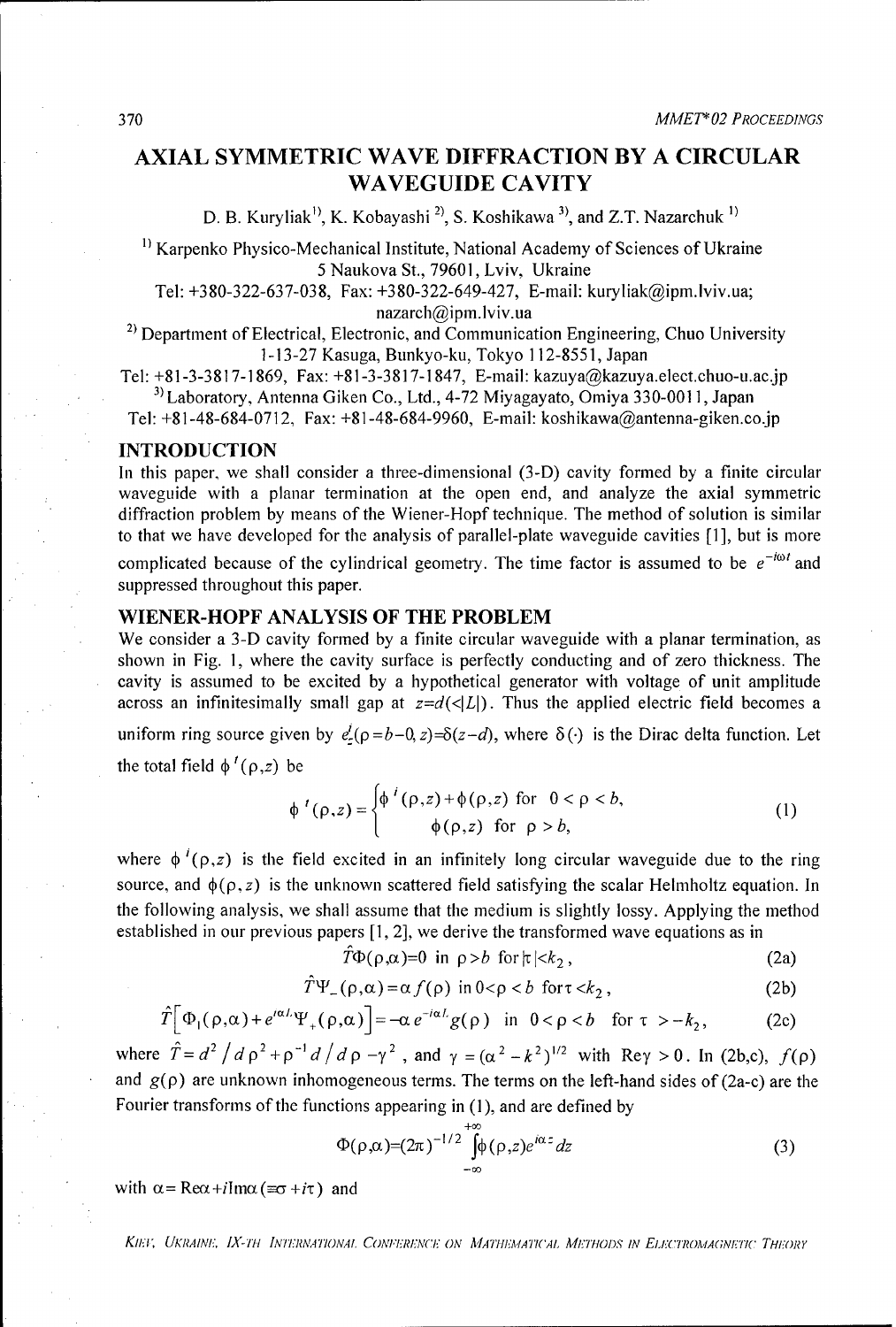$$
\Phi(\rho,\alpha) = \Psi(\rho,\alpha) + \Phi_1(\rho,\alpha) - \Phi^i(\rho,\alpha), \qquad (4)
$$

$$
\Psi(\rho,\alpha) = e^{-i\alpha L} \Psi_{-}(\rho,\alpha) + e^{+i\alpha L} \Psi_{+}(\rho,\alpha), \qquad (5)
$$



Fig. 1. Geometry of the problem.

where 
$$
\Psi_{-}(\rho,\alpha)=\Phi_{-}(\rho,\alpha)+Q_{-}(\rho,\alpha), \ \Psi_{+}(\rho,\alpha)=\Phi_{+}(\rho,\alpha)+Q_{+}(\rho,\alpha),
$$
 (6)

$$
\Phi_{\pm}(\rho,\alpha) = \pm \frac{1}{\sqrt{2\pi}} \int_{\pm L}^{\infty} (\rho,z) e^{i\alpha(z \mp L)} dz , \ \Phi_1(\rho,\alpha) = \frac{1}{\sqrt{2\pi}} \int_{-L}^{+L} (\rho,z) e^{i\alpha z} dz . \tag{7}
$$

Here  $\Phi^i(\rho,\alpha)$  and  $Q_+(\rho,\alpha)$  are known functions. In (4)-(7), the subscripts ' $\pm$ ' imply that the functions are regular in the half-planes  $\tau^2 + k_2$ , whereas the subscript '1' implies an entire function. In addition, the function  $\Phi(\rho,\alpha)$  defined by (3) is regular for  $|\tau| < k_2$ .

Solving (2a-c) for the unknown functions on the left-hand sides with the aid of the radiation condition and the boundary condition on the termination, we may derive a scattered field representation in the Fourier transform domain. Taking into account the boundary conditions at  $p = b$ , we derive the desired Wiener-Hopf equation. Applying the factorization and decomposition procedure, we finally obtain the exact solution with the result that

$$
E_{-}(b,\alpha)+M_{-}(\alpha)\left[J_{E}^{(1)}(\alpha)+\sum_{n=1}^{\infty}\frac{M_{+}(i\gamma_{n})E_{-}(b,-i\gamma_{n})}{i\gamma_{n}(\alpha-i\gamma_{n})}\right]=M_{-}(\alpha)R_{-}(\alpha), \qquad (8)
$$

$$
E_{+}(b,\alpha)-M_{+}(\alpha)\left[J_{E}^{(2)}(\alpha)+\sum_{n=1}^{\infty}\frac{e^{-4\gamma_{n}L}M_{+}(\dot{\eta}\gamma_{n})E_{+}(b,\dot{\eta}\gamma_{n})}{\dot{\eta}\gamma_{n}(\alpha+\dot{\eta}\gamma_{n})}\right]=M_{+}(\alpha)R_{+}(\alpha) \qquad (9)
$$

with

$$
J_E^{(1,2)}(\alpha) = \frac{1}{2} \int_{-L}^{L/\alpha + L} \frac{e^{\pm 2\kappa L} M_{\pm}(\nu) E_{\pm}(b,\nu)}{\gamma_v^2 K_0(\gamma_v b) [K_0(\gamma_v b) - i\pi I_0(\gamma_v b)] \nu - \alpha},
$$
(10)

where  $R_+(\alpha)$  and  $M_+(\alpha)$  are known functions, and  $E_+(b,\alpha)$  are unknown functions denoting the Fourier transform of the z-component of the electric field at  $\rho = b$ . In (10),  $I_0(\cdot)$  and  $K_0(\cdot)$ are the modified Bessel functions of the first and second kinds, respectively. Equations (8) and (9) provide the exact solution of the Wiener-Hopf equation, but are formal since they contain the branch-cut integrals  $J_E^{(1,2)}(\alpha)$  with unknown integrands as well as infinite series with the unknown coefficients  $E_{\pm}(b,\pm i\gamma_n)$  for  $n=1,2,3,...$  Applying the approximation procedure developed in [1, 2], we can derive an approximate solution convenient for numerical computation, but the details are omitted here.

KIEV, UKRAINE, IX-TH INTERNATIONAL CONFERENCE ON MATHEMATICAL METHODS IN ELECTROMAGNETIC THEORY